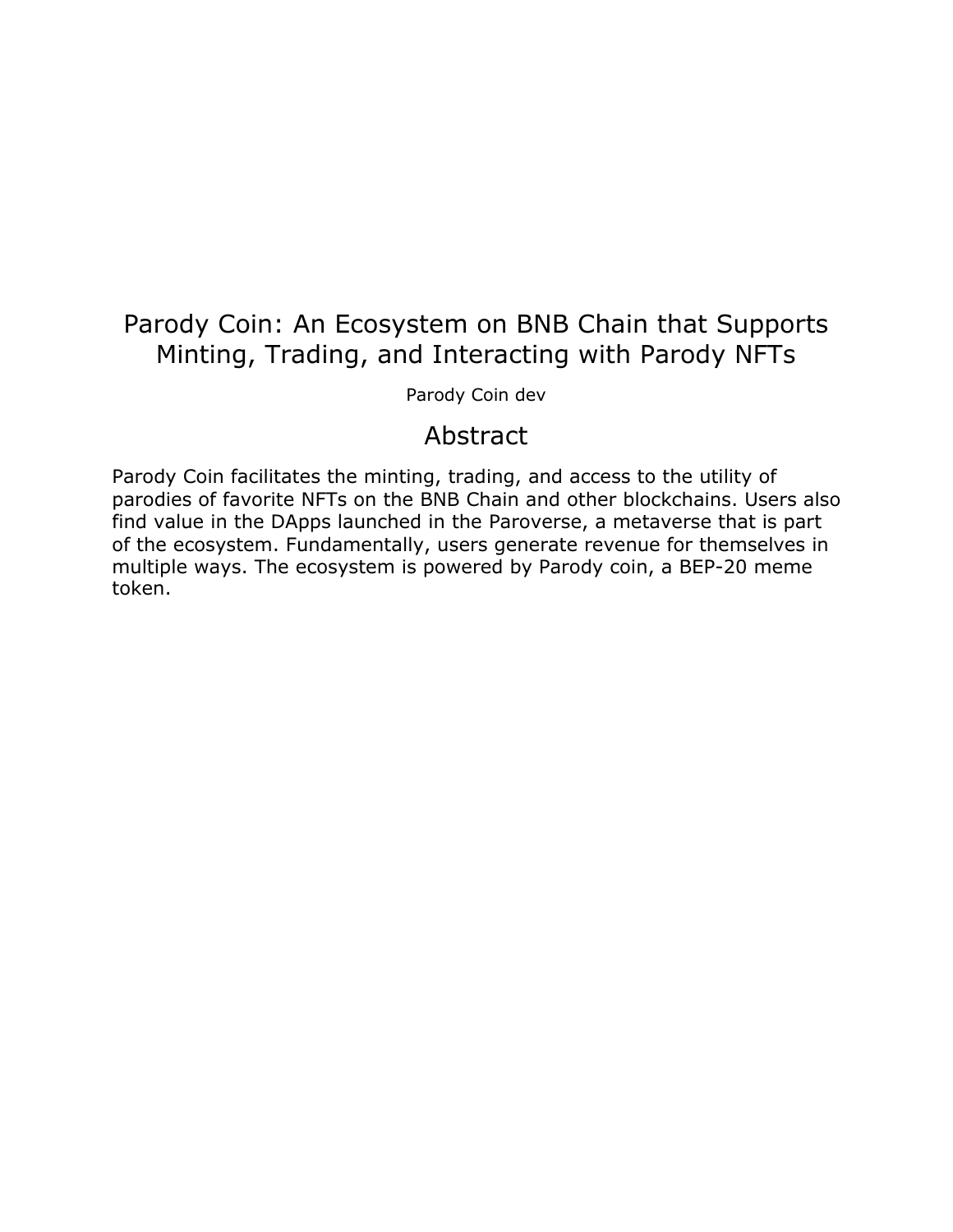# 1. Introduction

The NFT industry is undergoing exponential growth. This is both in terms of market capitalization as well as the variety of digital assets on offer.

According to various projections, the NFT industry is expected to surpass US\$80 billion market capitalization by 2025 [1]. Meanwhile, while early NFTs were mostly digital artworks such as images, videos, or GIFs, new forms of digital assets are being minted as NFTs on various blockchains. The list includes NFTs that represent real-world collectibles, gaming assets, metaverses, as well as NFTs that perform utility functions.

This growth, however, has come with its pressing challenges. In particular, the current NFT ecosystem has become too bloated and expensive for most people around the world to participate in it. That is the case especially regarding the minting of new NFTs, trading of those already in the market, and being part of the emerging virtual worlds.

The major obstacles are turning out to be fees paid in marketplaces and the actual price of the traded NFTs. For example, it costs between \$100 and \$500 to mint a new NFT on most of the marketplaces on the Ethereum blockchain. It also costs almost the same amount in transaction fees to transfer an NFT from one address to another.

Meanwhile, the average price on major NFT marketplaces is thousands of dollars. Indeed, the prices can go extremely high. For example, The *Merge*  by Pak sold on NFT marketplace *Nifty Gateway* for USD 91.8 million in early December 2021. In March 2021, the auction house Christie's facilitated the sale of the NFT art piece titled *Everyday – The First 5000 Days* by Beeple for US\$69 million. The prices for some of the Cryptopunk NFTs go over \$20 million [2].

The NFT market could easily exclude many from its most interesting aspects. While the price of digital art will continue being driven by market forces, everyone can get the opportunity to participate and share in the value that is being generated.

# 2.The Parody Coin ecosystem

Parody Coin ecosystem is designed to make the most interesting and benefiting aspects of the NFT markets more accessible to everyone interested. It provides the capacity to mint parodies of the most popular NFTs in the industry. It also provides the mechanism to trade these NFT parodies and generate revenue. If it is a functional NFT, users can derive utility value from it like they would from the original NFT.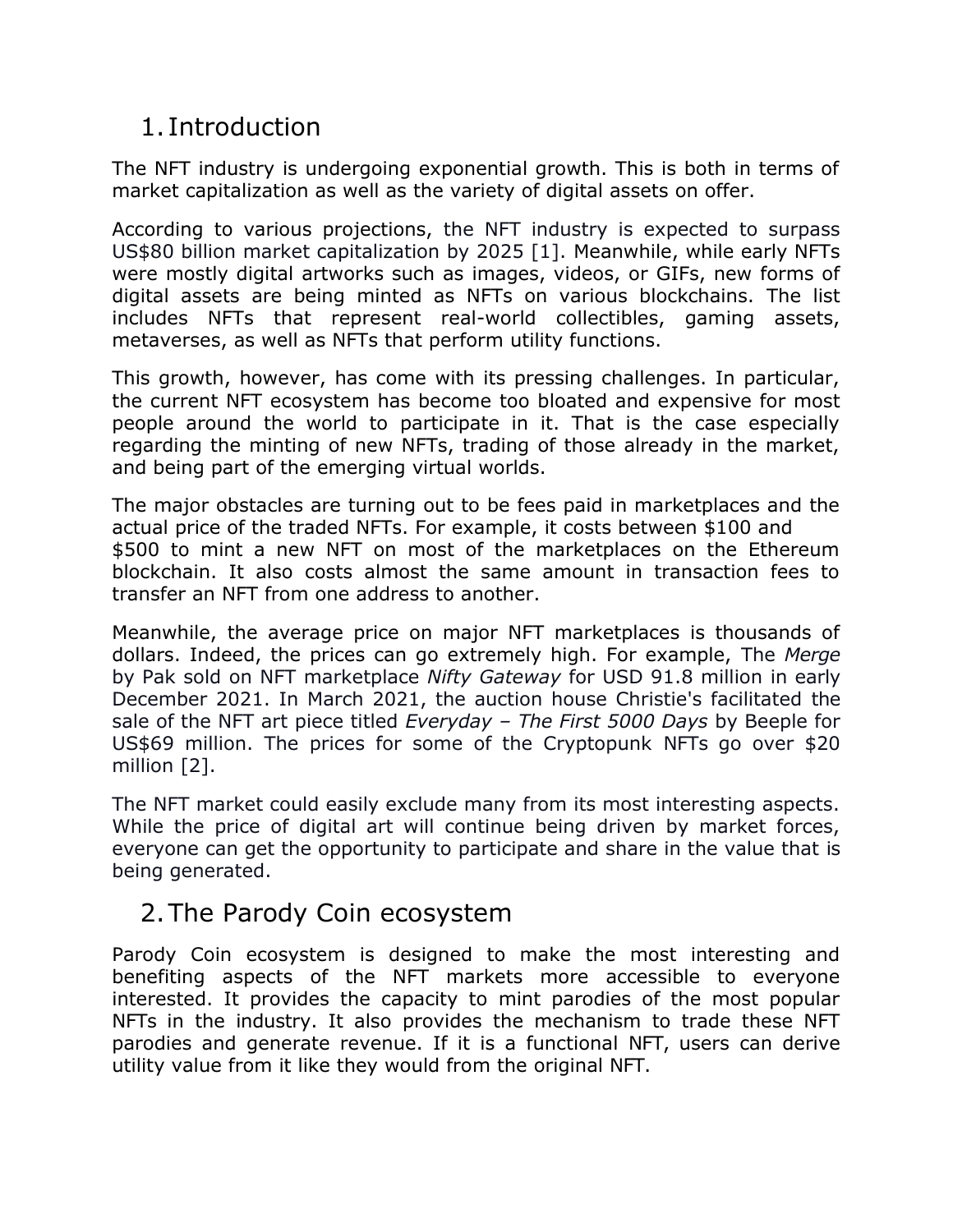#### 2.1 The marketplace

This is a decentralized application (DApp) on the BNB Chain. It has a userfriendly interface to mint parodies of favorite NFTs on BNB Chain, Ethereum other blockchains. It is also a place where someone can put up their NFT parody for sale or buy one from a list of those put on sale by others.

The Parody NFTs on the Parody Coin marketplace are not completely detached from the original NFTs from which they are cloned. Through a robust *bridge*, the owners of the real NFTs can gain ownership of the parody NFT by locking up or burning the original NFT.

This creates the possibility that some parody NFTs might end up being the original NFTs, but that is only if the owner of the original NFT decides to acquire the parody and implement the changeover by burning the initial NFT. This could happen, especially if NFT owners begin to deem the Parody Coin ecosystem as providing features unavailable in other marketplaces.

#### 2.2 The DApp store

Parody Coin ecosystem functions as a Super app with its own (D)App store. The long-term goal is to have the capacity that allows third-party developers to build and launch applications within the ecosystem. These DApps will provide various services, especially those that facilitate the minting, trading, and access to the utility of parody NFTs.

#### 2.3 The Paroverse

This is a component of the ecosystem designed to help accommodate the emergence of NFTs that interact with the real world. In particular, it meets the needs of the metaverse evolution. The *Paroverse* creates the ability to generate and interact with virtual worlds that are interfaceable with the real world through NFT parodies and other decentralized applications.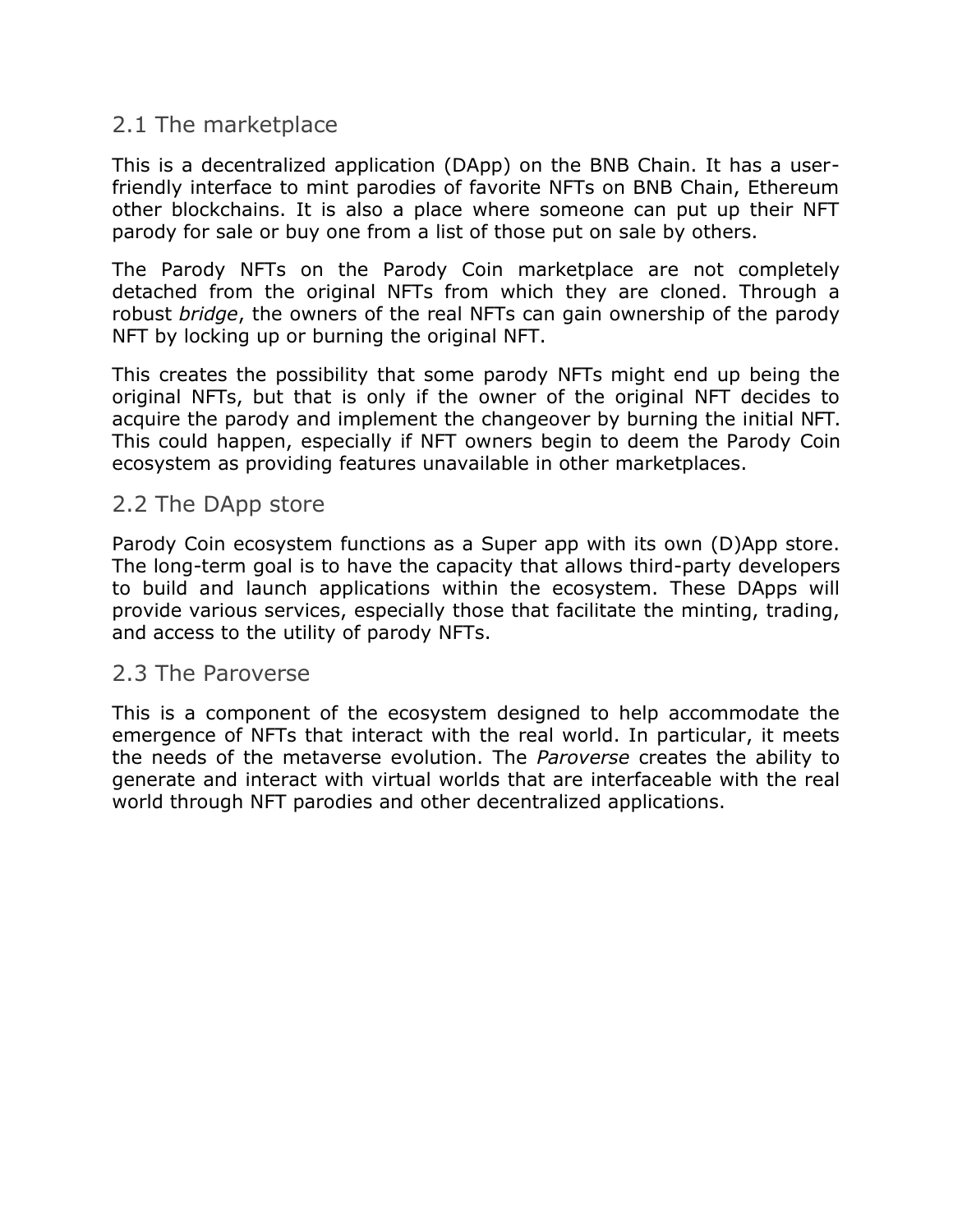# 3.The Parody Coin



The Parody coin (\$PARO) is the native coin of the Parody Coin ecosystem. Through this coin, users pay fees to mint and transfer NFT parodies between wallets on the marketplace. The transactions involving the sale of the NFT parodies are also settled using the \$PARO token. In addition, it is the medium of exchange in the Paroverse as well as the other DApps launched in the ecosystem.

The \$PARO token will launch on PancakeSwap. In total, 72 Billion \$PARO coins will be pre-mined.

#### 3.1 Exchanging Parody Coins

The Parody Coins will be exchangeable with other blockchain assets. This will happen primarily through liquidity pools on decentralized exchanges (DEXs).

Most liquidity pools out there depend on users volunteering to fund the wallet that facilitates the conversion between different coins. The system's robustness is always dependent on whether the liquidity providers consider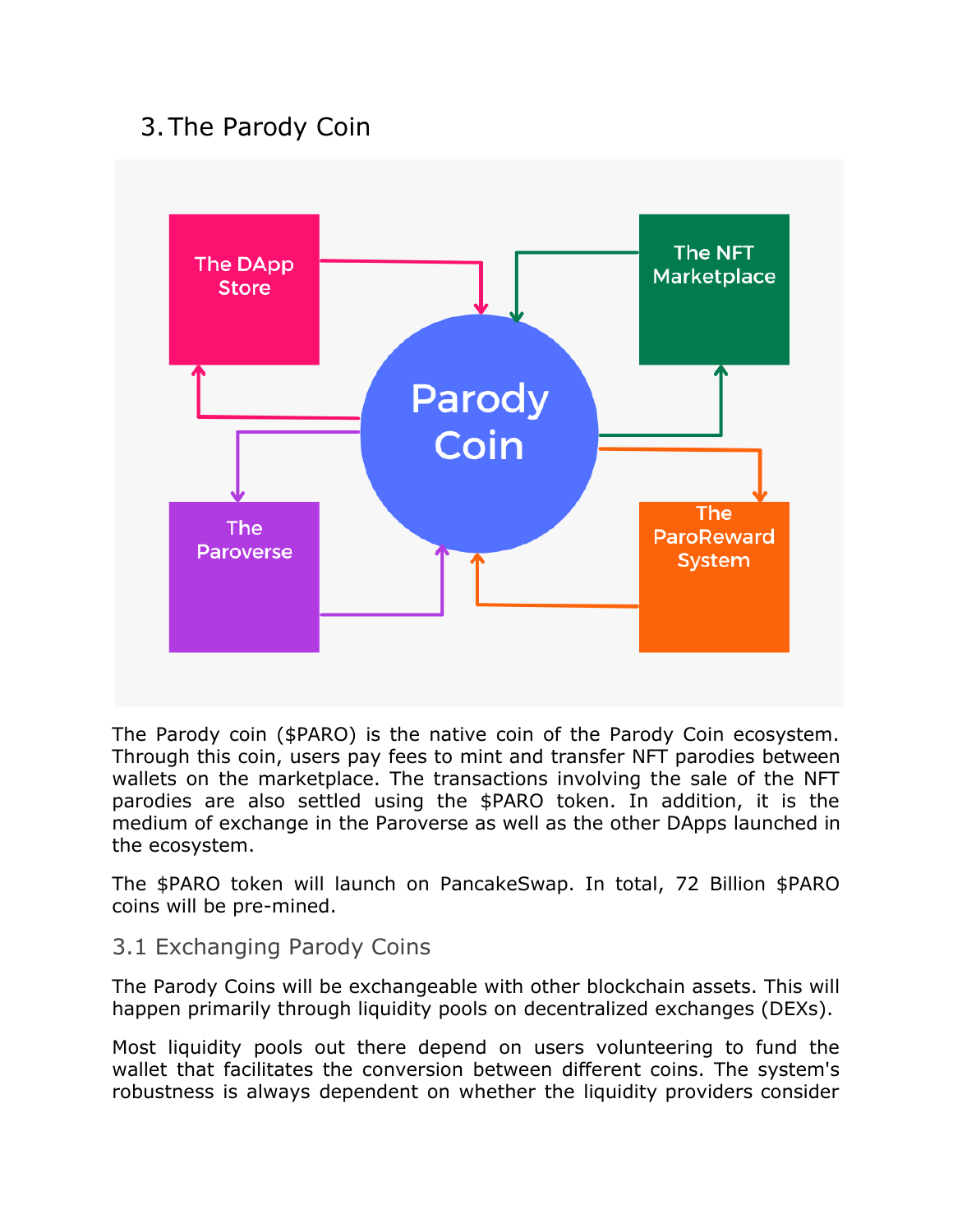the incentive in the form of reward that comes from fees paid enough. If the liquidity providers feel they can get a better deal investing in a different system, they can easily cash out, which can cripple the system.

Parody Coin takes away the responsibility of maintaining the liquidity pool from users. Instead, the liquidity pool is funded through *token reflection*—the liquidity comes from the fees users pay to transact in the ecosystem.

#### 3.2 Parody Swap

The Parody Coins can be swapped with any crypto on any blockchain. This is possible through the native *Parody Bridge* built into the Parody Coin protocol. The bridge maintains a liquidity pool wallet in other blockchains through a smart contract.

Suppose you need to exchange \$PARO coins for an asset on another blockchain. In that case, you send them to a special wallet on the Parody Coin protocol, and this action triggers a transfer of equivalent amounts of crypto on the other blockchain to a wallet address you provide. The Parody Bridge uses the *Chainlink oracle* network to set market-sensitive exchange rates.

#### 3.4 The Paroflection mechanism

The Parody Coin protocol is built on the token *reflection model*. This means users of the platform are charged fees that are then distributed to various branches. In particular, the fees as shared as an incentive means to provide liquidity and also a way to cap token inflation.

Each transaction in the Parody Coin ecosystem is charged a 10% tax. The accrued tokens are distributed as follows:

- 5% to Parody Coin holders
- 3% to the liquidity pool
- 2% to the coin burn wallet.

## 4.Revenue streams for users

The Parody ecosystem has three primary revenue streams for those who choose to participate:

- Minting parodies of popular NFTs and selling them on an open marketplace.
- Earning from the *paroflection* (token reflection) system.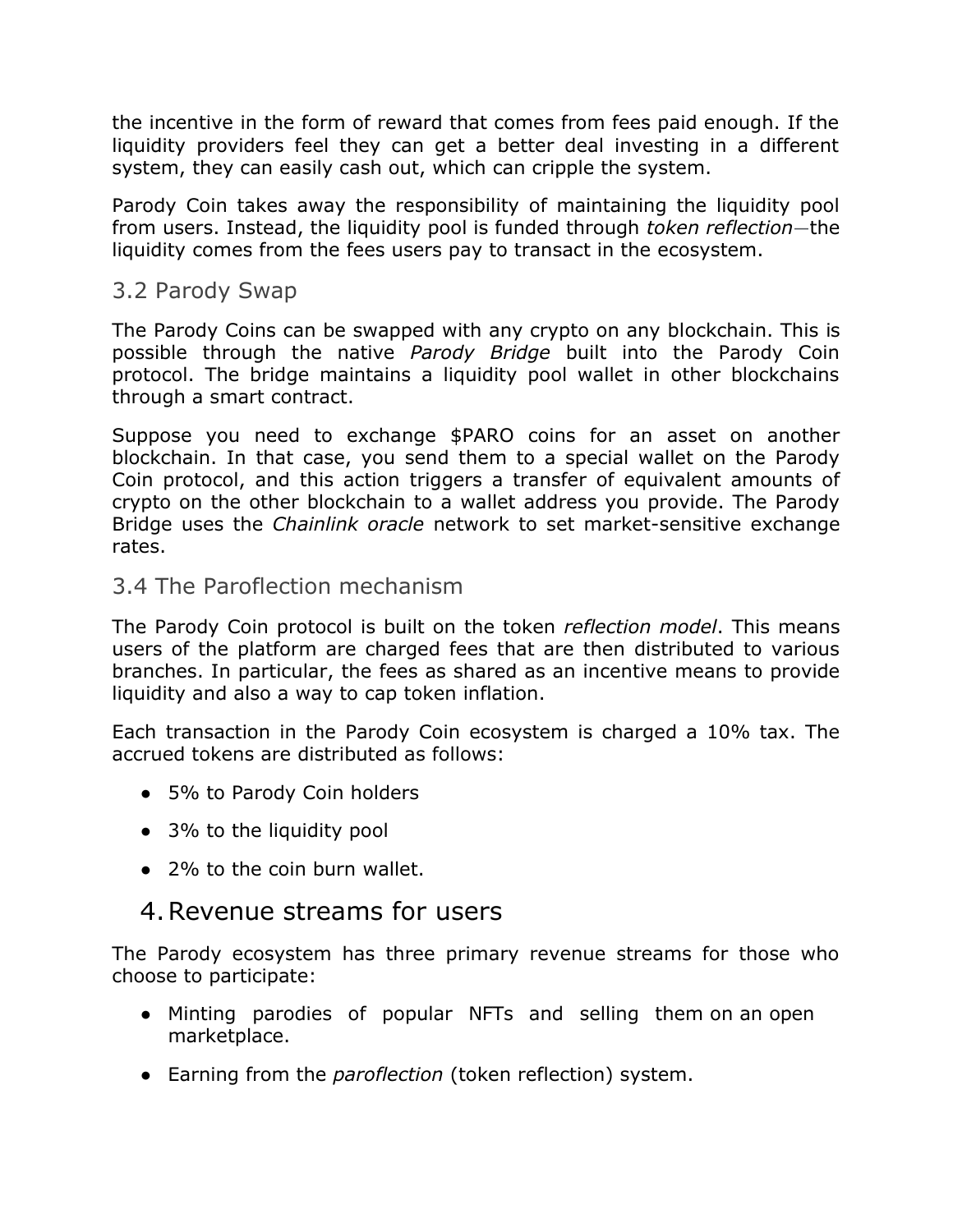- Staking on the BNB Chain.
- Earning from the *ParoReward system*

#### 5.1 The ParoReward and staking

ParoRewards is a system that generates earnings in BEP20 tokens for holders of the Parody Coins.

The system is designed to lend out funds for yield on money markets on the platform on the BNB Chain. This lets HODLers earn and gain compounding interest.

The ParoReward system also has a staking component. It facilitates earning a piece of the reward the foundational BNB Chain protocol pays. The Parody Coin protocol leverages a bridge to convert some of the tokens into BEP2 (BNB) tokens that can participate in the network consensus mechanisms. A smart contract distributes the reward to holders of the Parody Coin.

This model makes it possible that one can earn from the token reflection of the Parody Coin as well as from the reward paid by the foundational BNB Chain as part of the network consensus mechanism. However, to participate in this system, one needs to lock their Parody Coins for a period of more than two weeks.

## Deflation of Parody coin

Parody Coin is a deflationary token. The number of coins in circulation does not increase but decreases over time. That is because part of the fees users pay is automatically sent to a burn wallet where they are destroyed to never come back into circulation.

Considering that all \$PARO coins are pre-mined and there is no perpetual emission, the net result is that if you HODL, the value of the coins will continue to grow over time. That is from both the *Paroflection system* and the deflationary nature of the Parody Coins.

## 5.The Parody Coin Tokenomics

In total, 72 Billion \$PARO coins will be pre-mined before the Initial DEX Offering (IDO) on PancakeSwap. The tokens will be distributed as follows: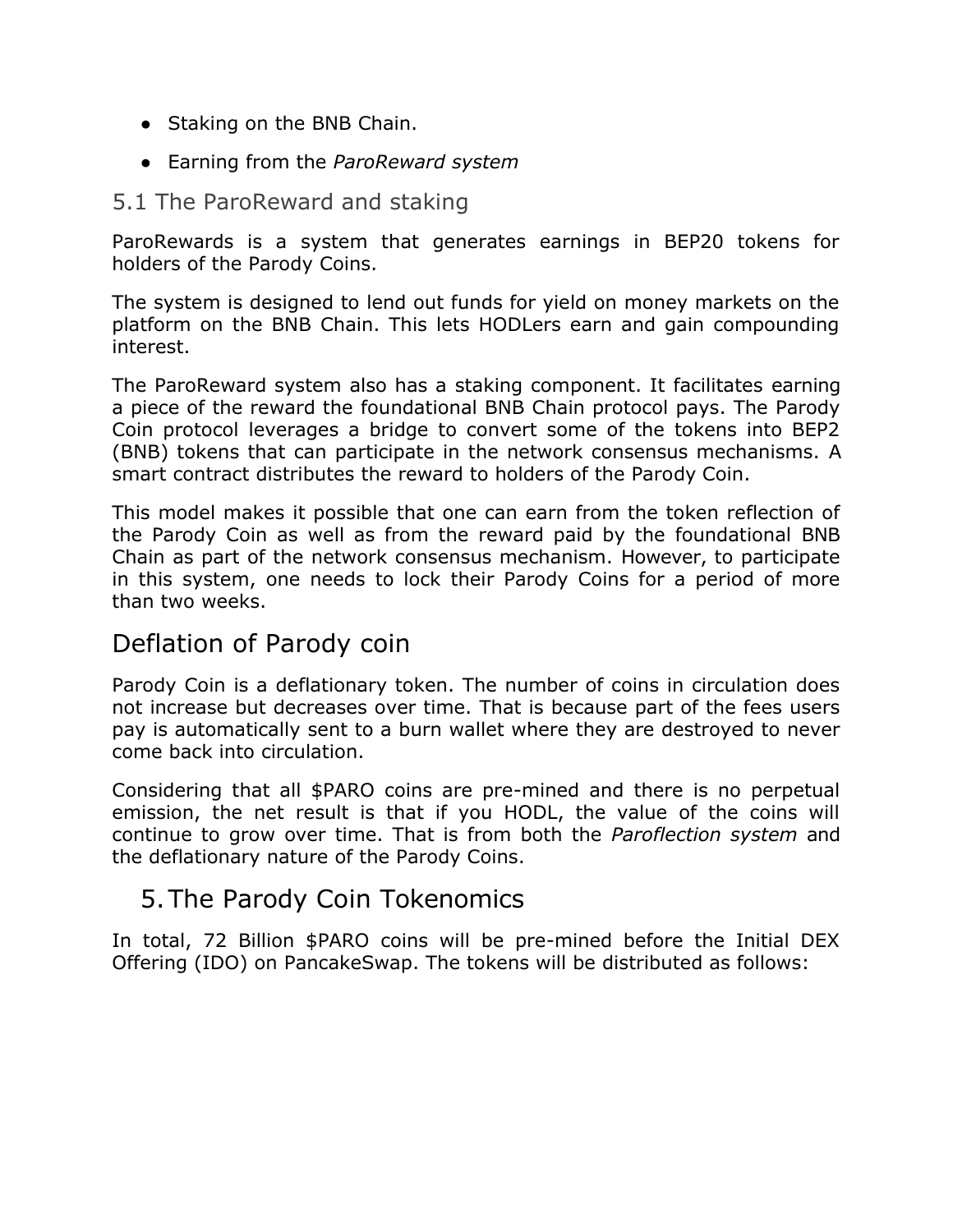

6.Road Map